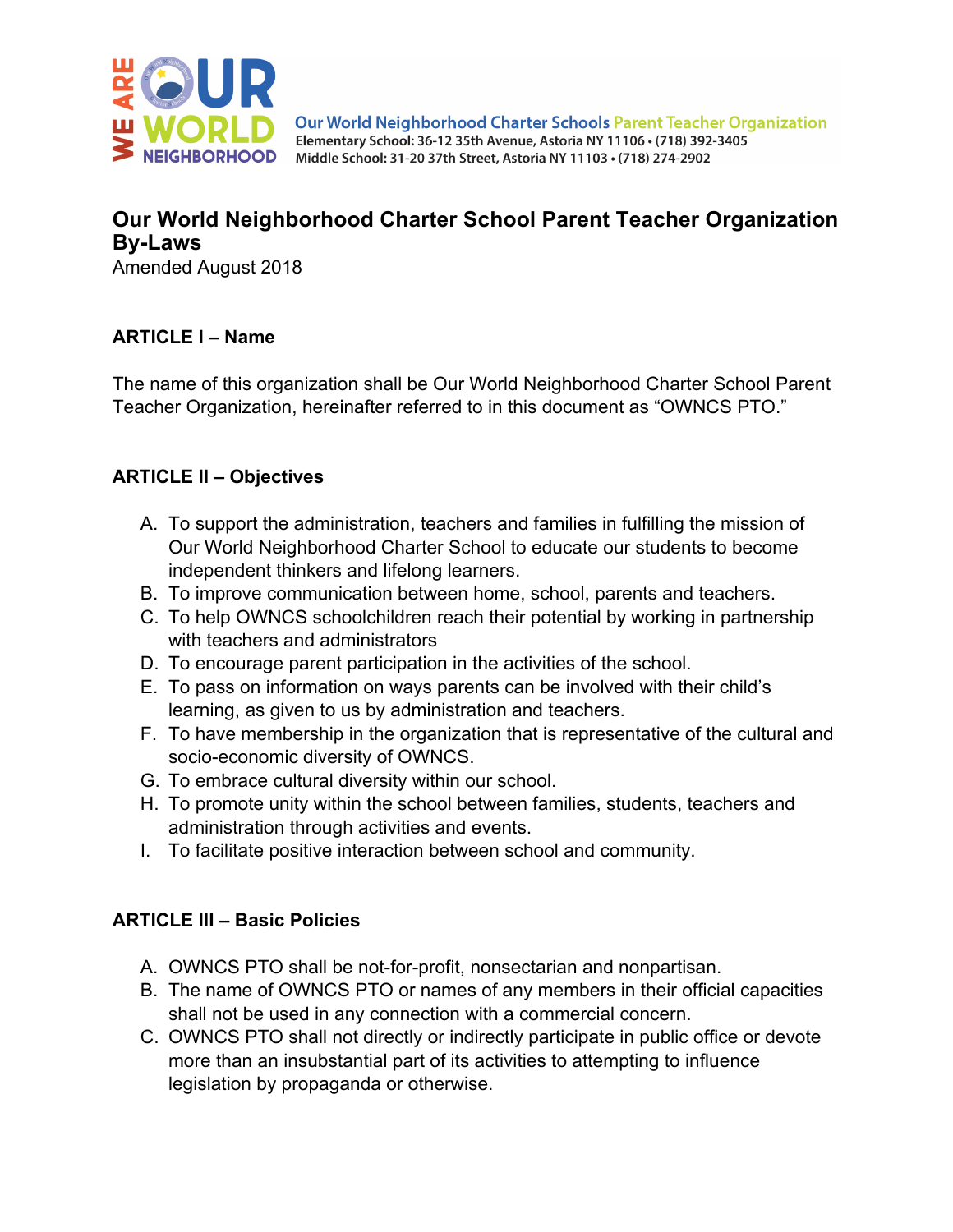

- D. OWNCS PTO shall cooperate with the school as an advisory body to support the improvement of education in ways that will not interfere with administration of the school and shall seek to control its policies in ways that support the administration.
- E. OWNCS PTO may cooperate with other organizations in such matters that support our objectives, but shall make no commitments that bind the PTO with those organizations.

### **ARTICLE IV – Membership**

#### **Section 1 – Enrollment**

All parents and guardians of children enrolled in OWNCS and OWNCS staff members are automatically members of OWNCS PTO. The executive director of OWNCS will be a non-voting member with an advisory role.

### **Section 2 – Monetary Contributions**

Annual contributions shall be suggested in the amount of \$50.00 per household as part of the annual OWNCS PTO pledge drive. The written request for contributions shall advise members that payment is NOT a requirement of membership and does NOT affect voting or running for office. This money will go toward items in the OWNCS PTO budget, including, but not limited to the OWNCS Teachers' Wish List. Each year, OWNCS PTO gives each teacher \$200.00 for the OWNCS Teachers' Wish List. The suggested annual contribution and Teachers' Wish List monies may increase with a vote at a general PTO meeting.

#### **Section 3 – Voting Privileges**

Each family of a child or children currently attending OWNCS shall be entitled to one vote at general meetings. Each staff member of OWNCS who does not have a child or children currently attending OWNCS shall also be entitled to one vote at general meetings.

#### **Section 4 – Notice to Parents and Staff**

At the beginning of each school year, OWNCS PTO shall distribute a letter to all OWNCS parents and staff, advising them that they are automatically members of OWNCS PTO and encouraging them to actively participate.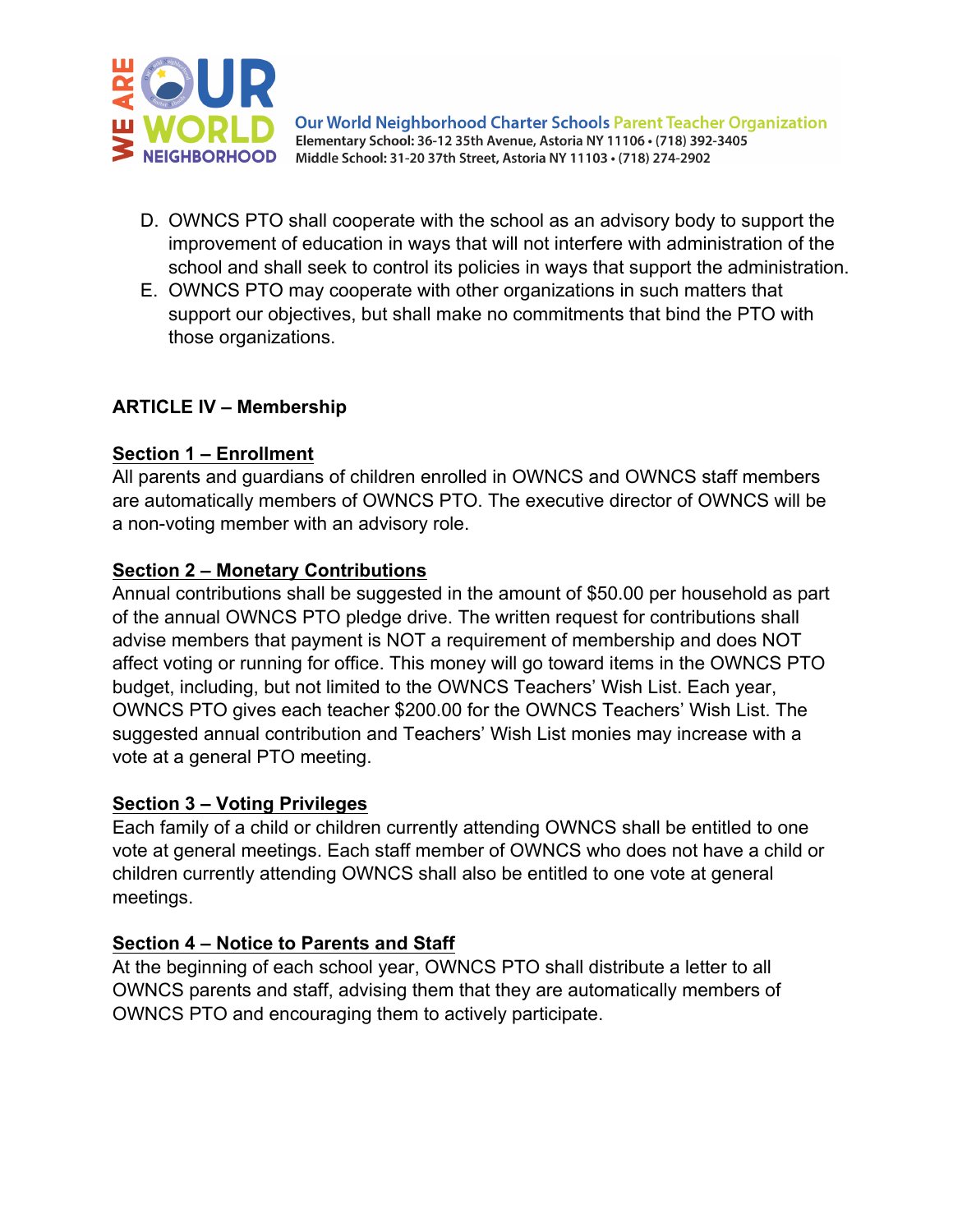

## **ARTICLE V – Officers (Executive Committee)**

#### **Section 1 – Titles**

The officers (Executive Committee) of OWNCS PTO shall be 2 Co-Chairpersons, Treasurer, Fundraising Chairperson, Recording Secretary, Corresponding Secretary, 18 Grade Representatives (2 per grade) and 2 Teacher Representatives elected by the teachers.

#### **Section 2 – Term of Office**

The term of office shall be from July  $1<sup>st</sup>$  through June  $30<sup>th</sup>$ . Officers, excluding Grade Reps, shall be elected in May for a 2-year term, beginning July 1<sup>st</sup> after the election, and shall continue to serve through June  $30<sup>th</sup>$  of the following calendar year. Grade Reps shall serve for 1 year. Each officer must have a child enrolled in the school for the duration of the officer's term. Co-Chairpersons will serve overlapping 2-year terms. After elections in May, the newly elected officers will start to be trained in the area that they will serve on OWNCS PTO.

#### **Section 3 – Qualifications**

Eligibility for office is limited to parents, guardians or persons in parental relations who are members of OWNCS PTO and not employed by the school and not serving on the Board of Trustees. To serve as Co-Chair or Treasurer, the candidate must have served on the Executive Committee, the Board of Trustees and/or as a committee chairperson of a standing committee for one school year. If no qualified persons have volunteered to serve as candidates for Co-Chairperson(s) or Treasurer, any member of OWNCS PTO who has served as an active member of the general PTO, with approval of the PTO Executive Committee and the general membership, may stand for office.

All officers should sign the OWNCS PTO Pledge when taking office (see attached).

#### **Section 4 – Duties of Officers (Executive Committee)**

#### **4.1 – Co-Chairpersons**

The Co-Chairpersons shall preside over all meetings and call special meetings of the Executive Committee. They are also ex-officio members of all committees except the Nominating Committee. The Co-Chairpersons will act as liaisons between the Grade Representatives and administration to insure proper communication. Upon the request of three members of the Executive Committee, a Co-Chairperson must call a special meeting of the Executive Committee. One or both Co-Chairpersons may represent the PTO at meetings of the OWNCS Board of Trustees.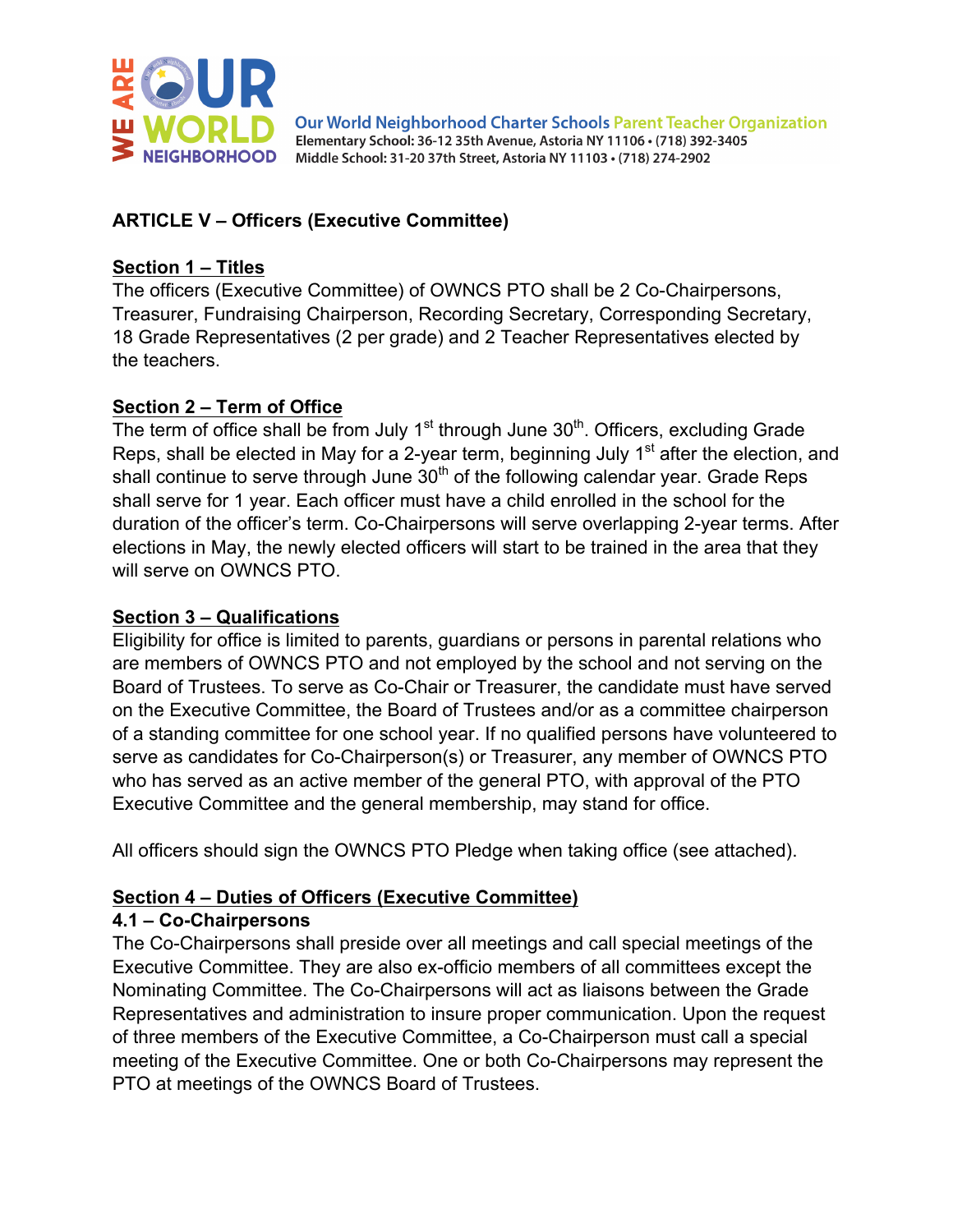

### **4.2 – Grade Representatives**

The Grade Representatives shall preside at meetings in the absence of both the Co-Chairpersons and shall perform any other duties designed by the Executive Committee or the Co-Chairpersons. Two Grade Co-Representatives may share responsibilities. Each Grade Representative is responsible to work with the parents within their designated grade. Each Grade Representative will help recruit Class Parents and will communicate with the Class Parents and teachers of each class in their designated grade. Grade Representatives may also be asked to help organize grade-specific PTO fundraisers and/or help find volunteers for said fundraisers.

### **4.3 – Recording Secretary**

The Recording Secretary shall keep a record of the PTO general and Executive Committee meetings and shall forward the minutes to the Executive Committee for approval or correction. The Recording Secretary will provide the general meeting minutes for posting on the OWNCS PTO website.

### **4.4 – Corresponding Secretary**

The Corresponding Secretary shall attend to all correspondence of the PTO, except the correspondence customarily performed by the Treasurer. The Corresponding Secretary may issue notice of all general, executive and special meetings. The Corresponding Secretary shall perform the duties of the Recording Secretary as needed.

#### **4.5 – Treasurer**

The Treasurer shall help with receiving all monies of OWNCS PTO, keep accurate records and help pay out money as voted by the PTO and the Executive Committee. The Treasurer shall submit monthly statements, interim reports and an annual report to the Executive Committee. The Treasurer shall present a financial report at every general meeting. The Treasurer shall have the OWNCS PTO books prepared and available for the audit of OWNCS and file annual taxes for OWNCS PTO.

## **4.6 – Fundraising Chairperson**

The Fundraising Chairperson, in conjunction with the Co-Chairpersons, shall guide and coordinate fundraising activities for OWNCS PTO, and recruit event-specific chairpersons and volunteers. The Fundraising Chairperson shall evaluate and research the viability of all fundraisers, The Fundraising Chairperson shall serve as the initial PTO point of contact for new fundraising proposals. The Fundraising Chairperson shall run the annual auction. The Fundraising Chairperson shall provide updates and information at all general and executive monthly meetings.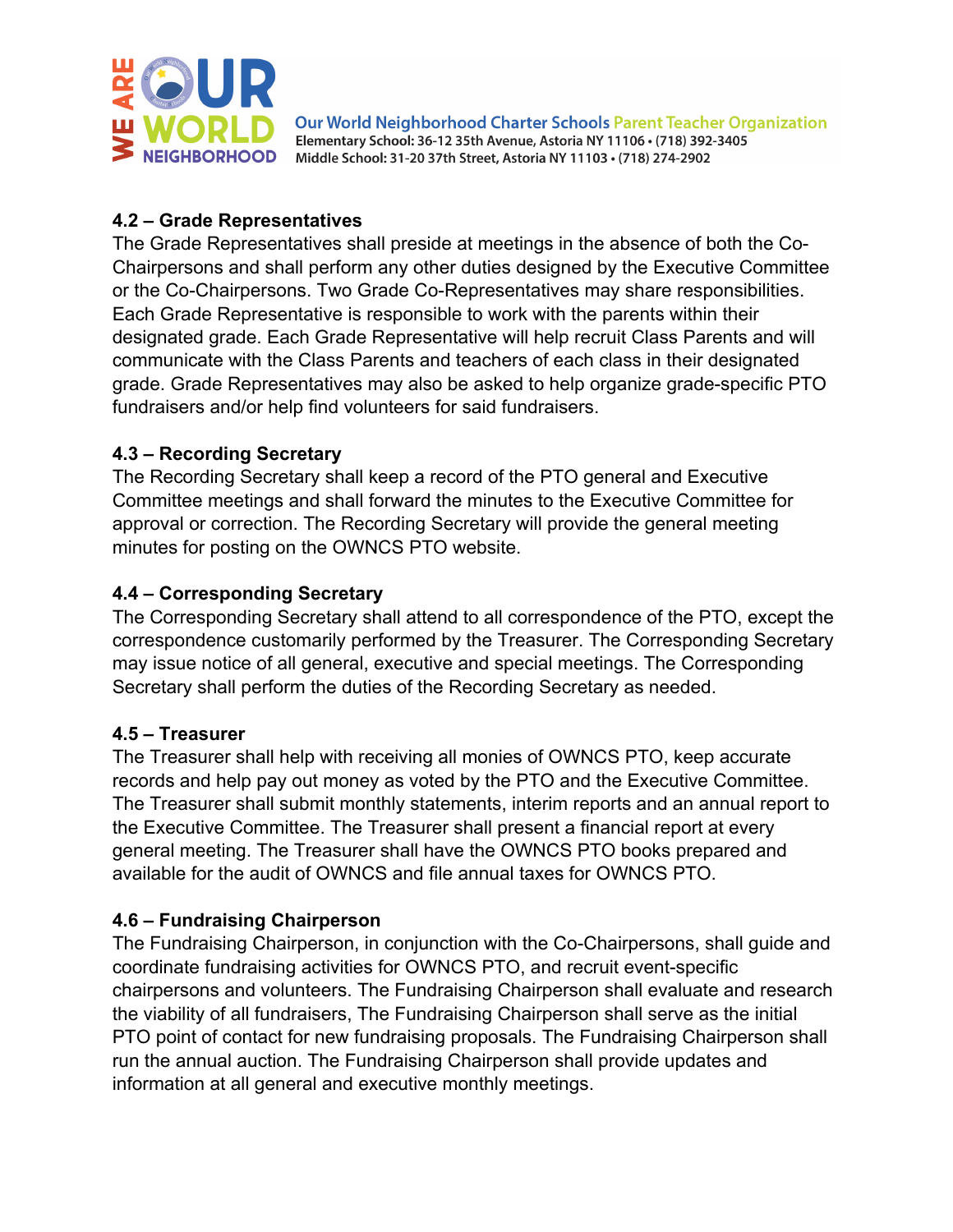

#### **4.7 – Teacher Representatives**

Two Teacher Representatives will share responsibility for acting as liaisons between teachers and the PTO Executive Committee. Teacher Representatives may attend PTO Executive Committee meetings at their discretion.

### **Section 5 – Non-Voting Officers**

The Executive Committee shall elect additional non-voting officers on an as needed basis. The non-voting officers shall include, but are not limited to: Box Tops Coordinator, Webmaster, and Photographer. Non-Voting Officers may attend PTO Executive Committee meetings at their discretion.

## **ARTICLE VI – Class Parents**

Class Parents will collect and maintain phone and e-mail information for parents and guardians in their designated class. There may be 2 Co-Class Parents to share responsibilities. Class Parents will communicate with teachers on a regular basis as needed to assess classroom/teacher needs. Class Parents will contact parents and guardians with information such as classroom needs, volunteer opportunities within the classroom, and/or needs for a class party, activity or project. Class Parents will report to their Grade Representatives. Class Parents are non-voting members of the Executive Committee. Class Parents will represent their grade when asked by the Grade Representative to serve as his/her proxy to Executive Committee or general PTO meetings.

## **ARTICLE VII – Election of Board Members**

#### **Section 1 - Nominating Committee**

The Nominating Committee shall consist of up to three PTO members, who will not stand for an elected office. The members will be selected by the general membership, or may volunteer, at the April general PTO meeting. The committee shall select its chairperson.

The Nominating Committee shall disseminate a slate at the beginning of May for the nomination of Executive Committee candidates. No nominations may be made from the floor at the meeting in which election results are announced, unless the office is without any candidate.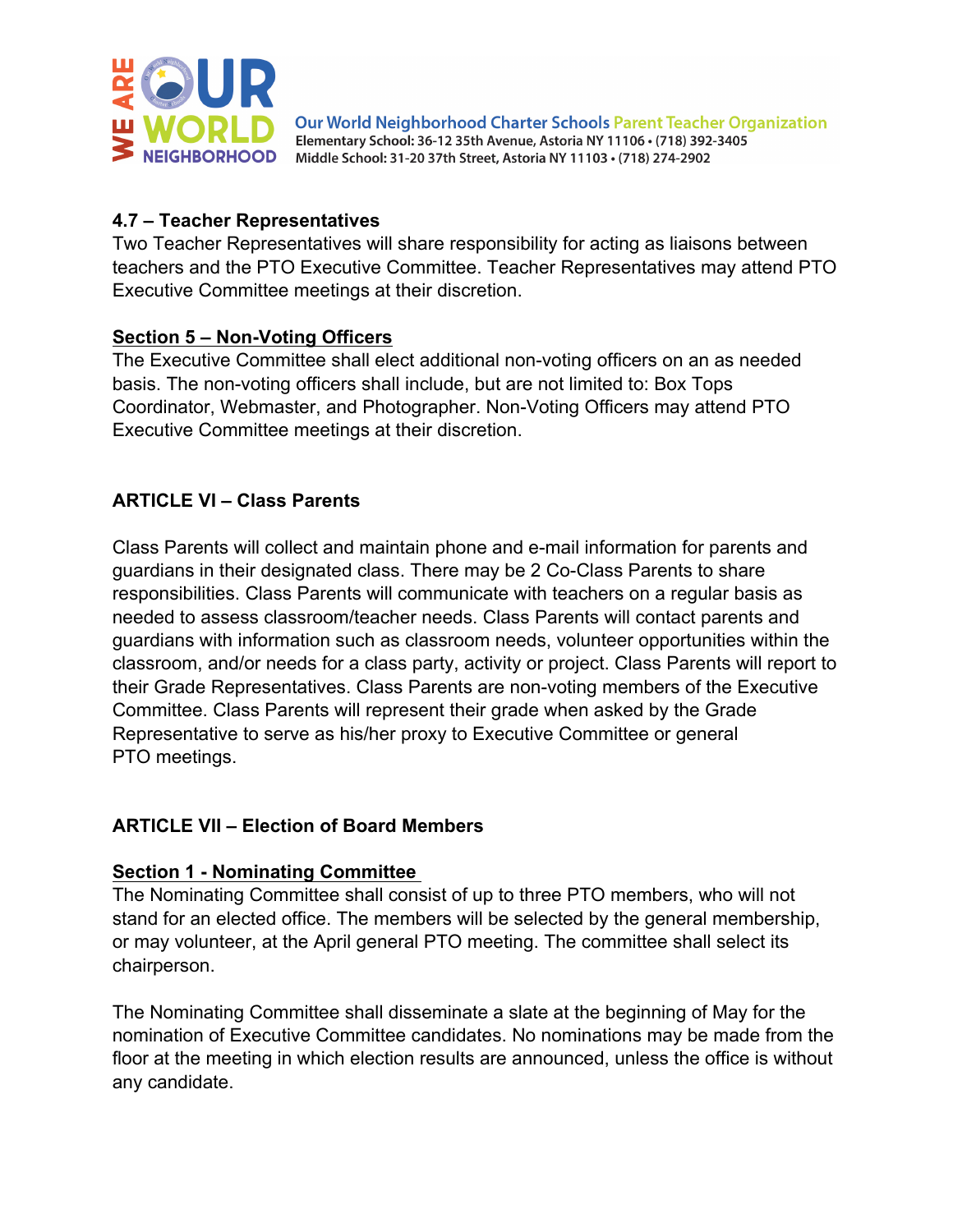

### **1.1 – Ballot**

A Ballot shall be distributed school-wide not less than 14 days prior to the date at which ballots will be counted. The Ballot shall list all candidates under the office for which each candidate is nominated, and state the date and time of the June general meeting.

#### **1.2 – Election**

Ballots shall be counted by members of the Nominating Committee at a date and time agreed upon by said committee. Neither members of the current PTO Executive Board nor candidates running for a PTO Board position, may be present during the counting of ballots. Election results will be announced at the June general meeting.

#### **1.3 – Vacancies**

Vacancies occurring during the term of office shall be filled by appointment by the Co-Chairpersons with approval of the general PTO membership. In the event of vacancies of both Co-Chairpersons, the Executive Committee will appoint the positions with the approval of the general membership.

#### **Section 2 – Disciplinary Action**

Any officer who fails to attend three consecutive meetings of the Executive Committee without good cause may be removed from office by recommendation of the Executive Committee and vote of the general membership.

Officers and Executive Committee members accused of founded acts of misconduct or neglect of duty may be removed only after a vote of the general membership.

## **ARTICLE VIII – Meetings**

#### **Section 1 – General PTO Membership Meetings**

**1.1** – A schedule of proposed general membership meeting dates shall be prepared by the Executive Committee and approved by the OWNCS Executive Director. The schedule shall be posted on the OWNCS PTO website and the OWNCS calendar on the school's website. Notice of each membership meeting shall go out via e-mail and/or flyer five (5) days prior the scheduled meeting.

**1.2** – Regular meetings will be held the first Friday of each month of the school year at 8:00am at the Elementary School, unless the first Friday of the month falls on a designated vacation day or unless prior notice is given to the general membership. At the request of the general membership, a monthly evening meeting may also be held.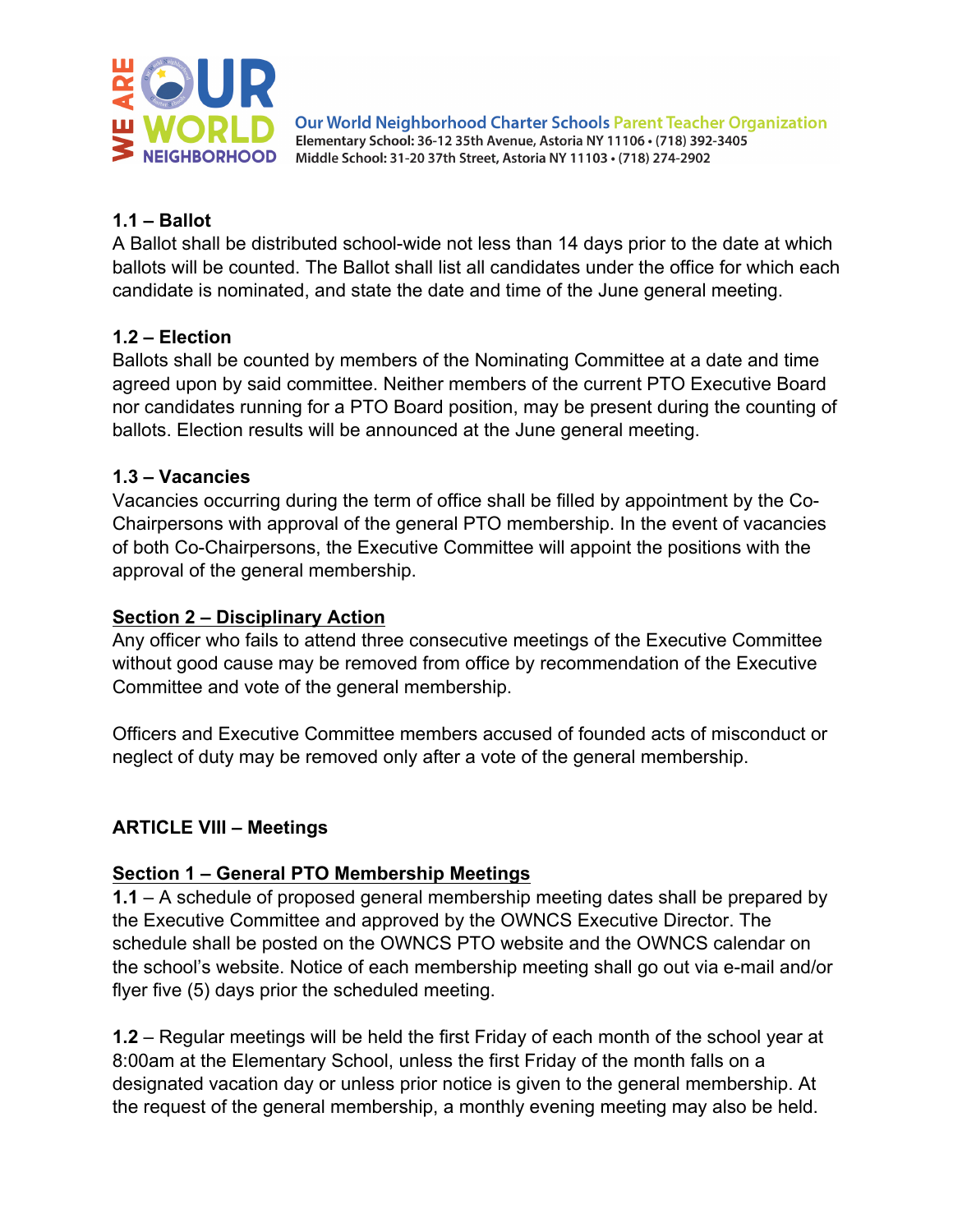

**1.3** – At least six (6) Executive Committee meetings shall be held from September through May each school year. The Executive Committee meeting shall be held in the week prior to the general meeting.

#### **Section 2 – Quorum**

A quorum of ten (10) members of the PTO shall be required to conduct business at the general membership meetings.

### **Section 3 – Special Membership Meetings**

Special membership meetings may be called to deal with a matter, or matters, of importance that cannot be held until the next general membership meeting. The Co-Chairpersons may call a special membership meeting with a minimum of 48 hours email or written notice to parents, stating the precise topic or topics of the meeting.

## **ARTICLE IX – Executive Committee**

### **Section 1 – Composition**

The Executive Committee shall consist of the elected executive officers.

## **Section 2 – Responsibilities**

The Executive Committee shall set the agenda for all of the general PTO meetings and shall transact all necessary business between regular meetings. The Executive Committee shall assist in selecting Class Parents for a one-year term.

#### **Section 3 – Ad Hoc Committees**

There shall be ad hoc committees designated by the Executive Committee as necessary to carry out the objective of the PTO.

## **Section 4 – Meetings**

Regular meetings of the Executive Committee shall be held each month in the week prior to the general membership meeting. The meetings are open to the general membership. In situations where this date is unavailable, the Executive Committee will set another date and time of the meeting.

## **Section 5 – Quorum**

A quorum of eight (8) members of the Executive Committee shall be required to conduct business at Executive Committee meetings.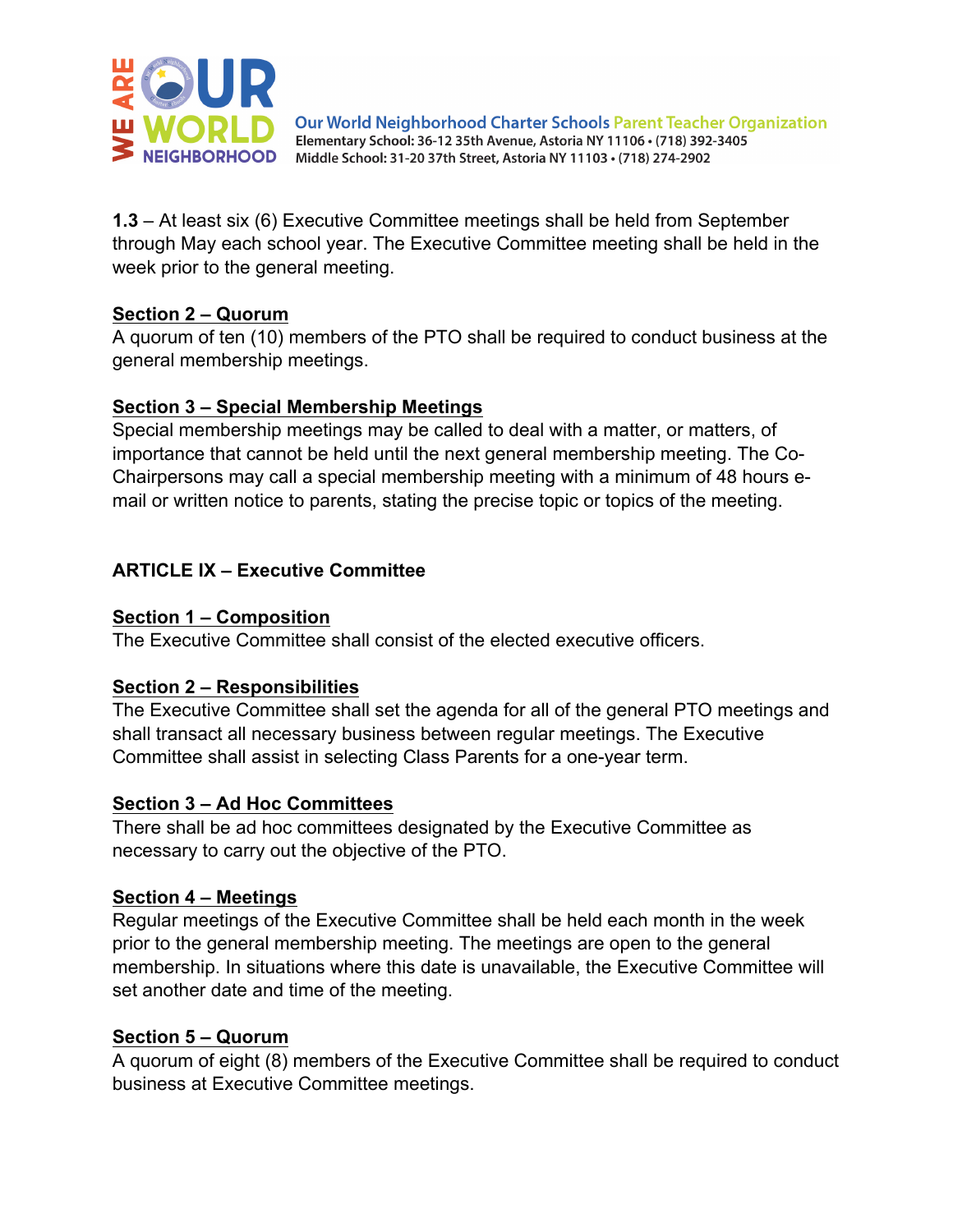

## **ARTICLE X – Other Committees**

#### **Section 1 – Standing Committees**

The Executive Committee, as may be required to promote the objectives and interests of OWNCS PTO, shall create Standing Committees. The Standing Committees may include, but are not limited to the following committees:

#### **1.1 – Fundraising**

Purpose: To help plan and execute all fundraising activities approved by membership.

#### **1.2 – Volunteer Program**

Purpose: To encourage and help organize parents to be involved in the school.

#### **1.3 – Hospitality**

Purpose: To plan and prepare ways to make parents, children and staff in the school feel welcome and included. This includes planning teachers' luncheons.

#### **1.4 – Community/Public Relations**

Purpose: To encourage and organize the interaction of OWNCS and OWNCS PTO with the community and cultural institutions and/or businesses in order to promote a positive and healthy relationship between them.

Each Committee shall have a chairperson, who does not serve on the Board of Trustees and who shall be elected by the members of each committee, with final approval of the Executive Committee.

It shall be the responsibility of committee chairs to schedule committee meetings as necessary, notify members, organize activities, maintain accurate records and report monthly to the Executive Board and general membership.

The Chairperson of the Fundraising Committee will coordinate and confer with the school's Executive Director and, when necessary or requested, the chair of the Development Committee of the Board of Trustees.

#### **Section 2 – Ad Hoc Committees**

**2.1** – Where an issue arises which necessitates the formation of a committee, an ad hoc committee may be established by the Executive Committee and dissolved when the need for the committee no longer exists.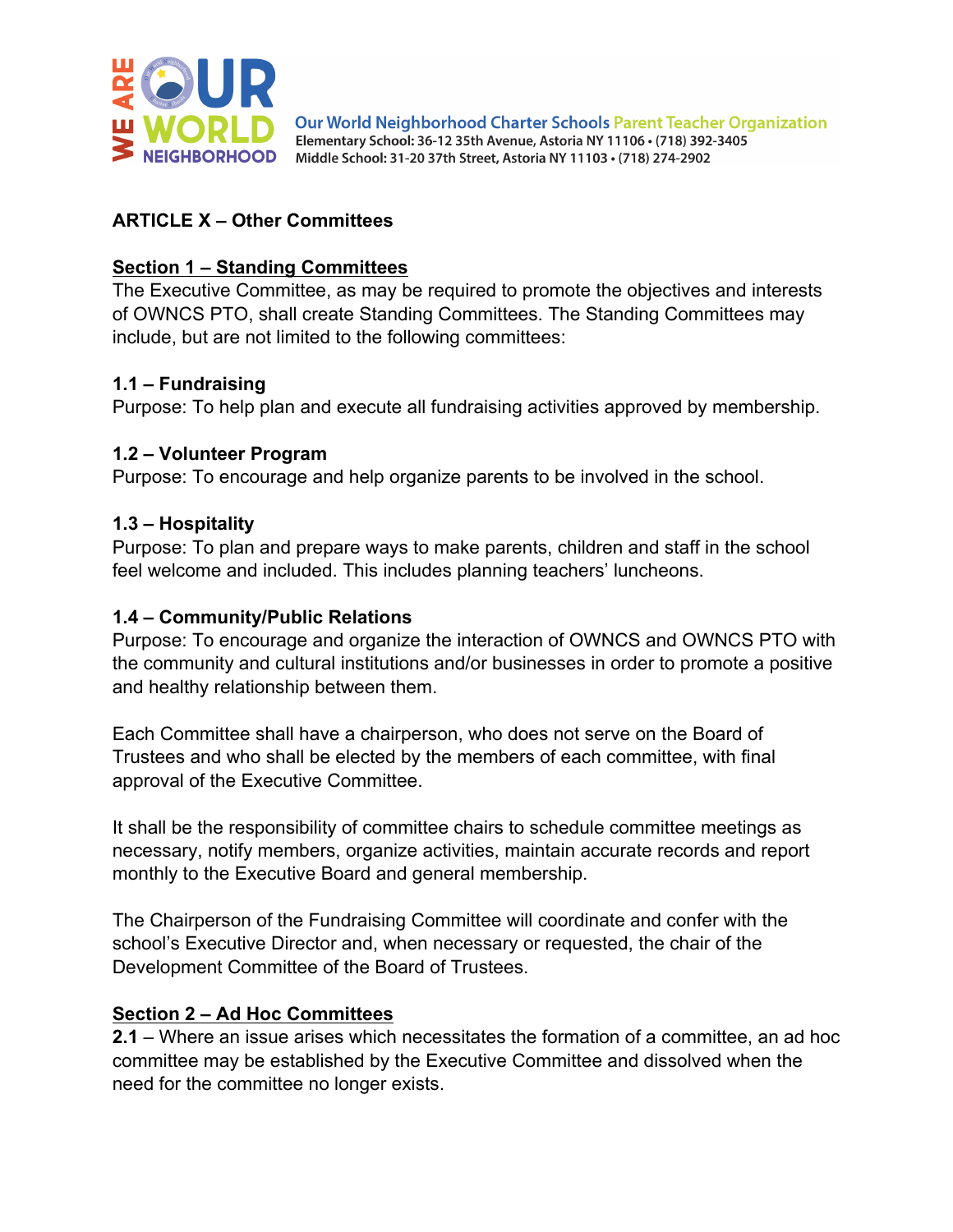

**2.2** – The Co-Chairpersons, with the approval of the Executive Committee, shall appoint the chair of any ad hoc committee.

**2.3** – Chairpersons of ad hoc committees shall have the same responsibilities as set forth in ARTICLE X, Section 1, above.

### **ARTICLE XI – Financial Affairs**

#### **Section 1 – Fiscal Year**

The fiscal year of OWNCS PTO shall run from July  $1<sup>st</sup>$  through June  $30<sup>th</sup>$ .

The budget for the following year shall be voted on by the general membership by June of the preceding fiscal year.

#### **Section 2 – Signatories**

The two (2) Co-Chairpersons shall be authorized to sign checks. This requires the Co-Chairpersons to be the sole persons listed on the OWNCS PTO bank account. All checks written by OWNCS PTO require at least TWO (2) signatures. No person will be able to sign a check written to him or herself.

#### **Section 3 – Fundraising**

**3.1** – PTO fundraisers for the following school year shall be presented at a general PTO membership meeting by June of the preceding year, prior to the signing of contracts or agreements and pursuant to planning with the chair of the Development Committee of the Board of Trustees (when necessary or requested) and with the Executive Director (when necessary and requested). This includes all fundraisers involving students during school hours.

**3.2** – Upon approval of the membership, the committees responsible for their fundraisers shall be responsible for all arrangements, notices, committee assignments and other logistical details in preparation of the fundraising activity.

**3.3** – The Treasurer, at least one other officer and additional persons as needed, shall be designated and approved by the Executive Committee to collect, count, tally and record all orders and payments regarding each major fundraising activity.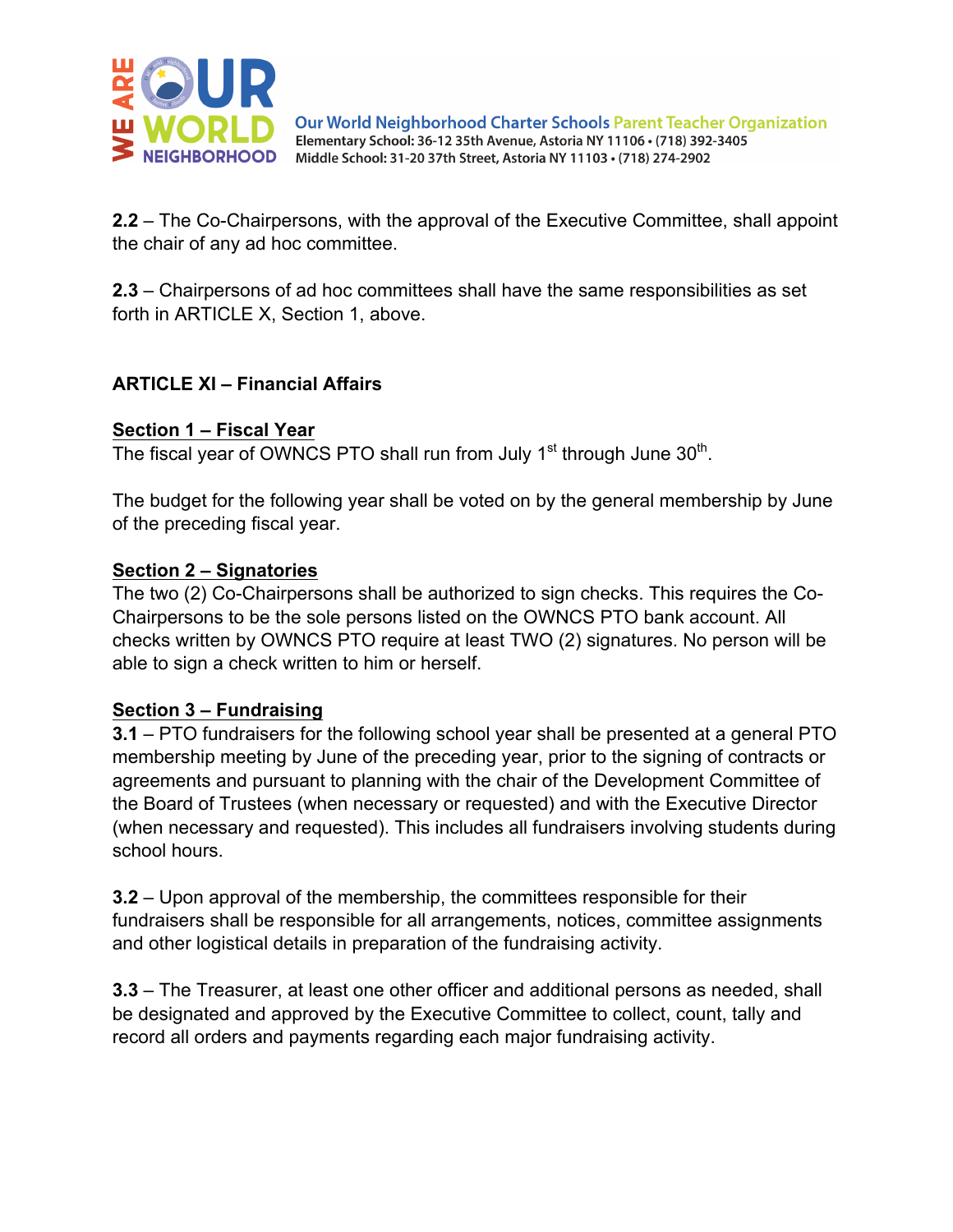

**3.4** – The (2) Co-Chairpersons or Treasurer shall arrange to deposit all receipts by the end of the school day, when possible. Two (2) persons shall confirm the amount of all deposits prior to transport to the bank. Deposit slips, or other documents, shall identify the source of all monies deposited. Copies of such deposits will be submitted to the Treasurer and each said officer involved in taking, counting and tallying funds.

**3.5** – The Chair or Co-Chairs of the fundraising committees shall prepare a report for each fundraiser, to be filed in the PTO's office and reported at a general membership meeting.

**3.6** – No such part of the net earning of OWNCS PTO shall be used for the benefit of, or be distributable to, its members, board of trustees and committee members or other private persons, except that OWNCS PTO shall be authorized and empowered to pay reasonable compensation for services rendered or for payment of goods in further support of our objectives set forth in ARTICLE II hereof.

#### **Section 4 – Audit**

**4.1** – At the May general meeting, the Co-Chairpersons shall request volunteers from the general membership to form a three (3)-person audit committee.

**4.2** – The audit committee shall prepare an audit of all financial affairs of OWNCS PTO with the help of the Treasurer, who shall make all books and records available to them.

**4.3** – The audit committee shall prepare a written report to be presented to the membership at the October meeting.

#### **Section 5 – Financial Accounting**

**5.1** – OWNCS PTO shall prepare an interim financial accounting by March 1<sup>st</sup> and an annual financial accounting by June  $30<sup>th</sup>$  of all income and expenditures. Federal and state income taxes shall be filed by June  $30<sup>th</sup>$ .

**5.2** – A copy of the accounting or a summary thereof must be filed with the Executive Director's office and offered to all parents via the PTO website and/or e-mail.

**5.3** – No expenditures over \$500.00 that have not been previously approved in the budget by the general membership may be dispersed. The general membership must approve, on a case-by-case basis, where unexpected expenditures arise over \$500.00, not including expenses related to fundraisers or community building events. Expenditures under \$500.00 shall be considered part of petty cash, and distributed at the discretion of the Executive Committee.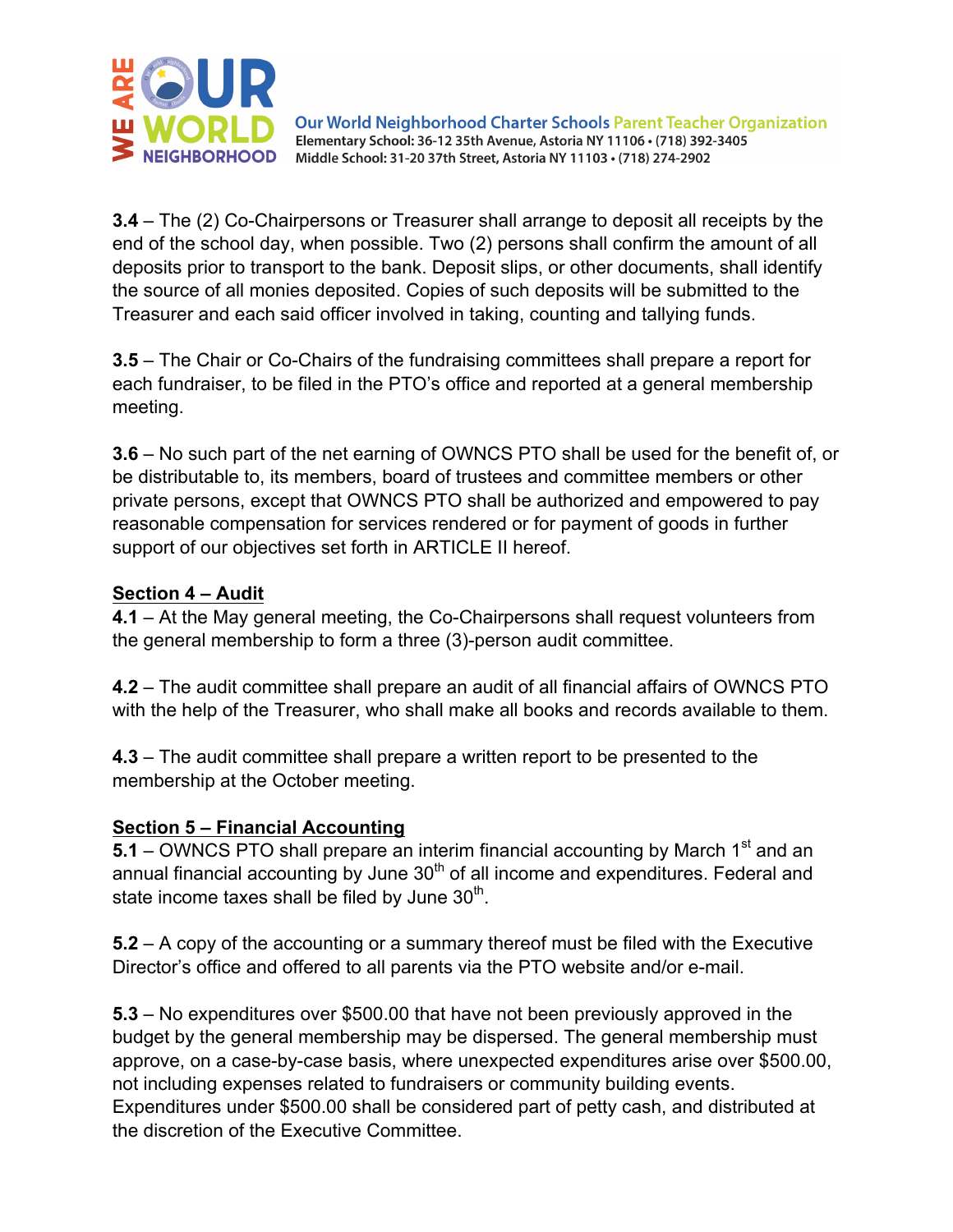

### **ARTICLE XII – Conflict Resolution**

Conflict resolution within OWNCS PTO shall be at the discretion of the Executive Committee. However, if a specified conflict is not resolved in this manner, an ad hoc Conflict Resolution Committee may be formed. The committee shall consist of a chairperson and two (2) other members of OWNCS PTO and shall be selected by the Executive Committee, with the approval of the general membership.

#### **Section 1 – Conflict Resolution Procedures**

**1.1** – OWNCS PTO is not the mechanism by which conflicts at large are dealt with. See the grievance policy in the OWNCS Code of Conduct.

**1.2** – All conflicts, disputes and/or grievances regarding any aspect of the PTO's conduct, composition, expenditures or other dealings shall be filed with the Co-Chairs or any member of the Conflict Resolution Committee, who shall bring such matter to the attention of the committee chairperson. If at all possible, the conflict, dispute or grievance should be made in writing and signed by the party raising the issue. All such matters will be treated as confidential unless the party raising the issue consents the release of information or there exists some lawful reason for releasing the information raised by the party.

**1.3** – Within ten (10) business days (exclusive of school vacations or holidays) of receiving the matter, the Executive Committee or Conflict Resolution Committee will meet to discuss the matter. The party raising the issue does not have an absolute right the meet with the committee. However, if necessary, the committee, in its discretion, can elect to meet with such party, for further clarification of the issue or issues raised. The committee can also elect to meet with any other parties, of such is necessary to the resolution of the matter. All meetings may take place via telephone conference calls.

**1.4** – if the Executive Committee or Conflict Resolution Committee can resolve the matter to the satisfaction of the party raising the issue, no further action need take place. The committee will make a written notation of the resolution of the matter and mark the file closed. The closed file will remain in the custody of the chairperson of the committee for the following two (2) consecutive school years, after which point such file will be destroyed.

**1.5** – If the matter cannot be resolved by either committee to the satisfaction of the party raising the issue, the matter shall be referred to the Executive Committee at the next Executive Committee meeting following the initial 10 day consideration period. At the point, the matter will become public vis-à-vis OWNCS PTO, as the Executive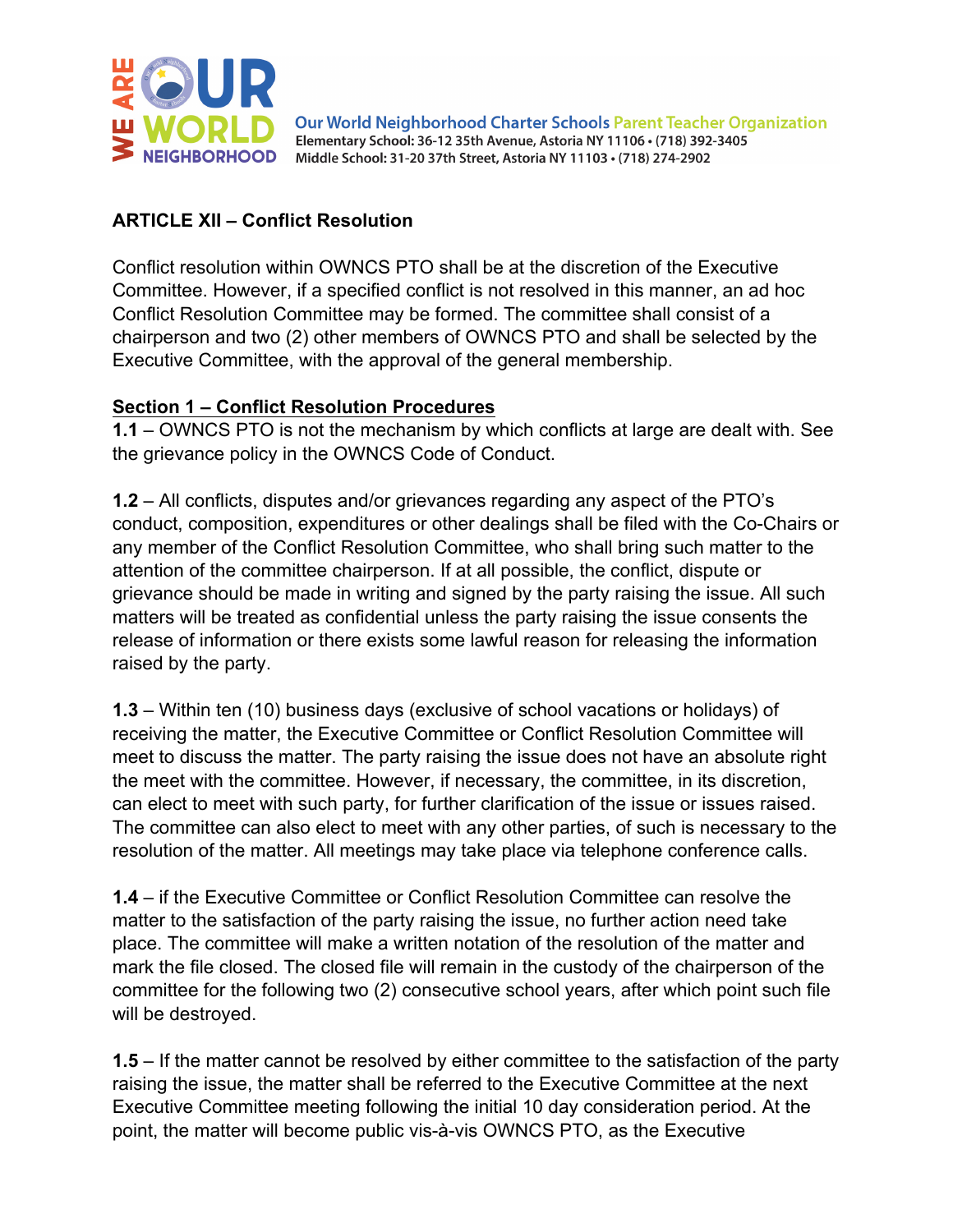

Committee meetings are open to the general membership. The Executive Committee will allot time at this meeting to meet with the party and will attempt to resolve the matter. If the matter is resolved, the Executive Committee and/or Conflict Resolution Chairperson will make a written notation of the resolution of the matter and will mark the file closed. The closed file will be maintained as set forth in Section 2.3 of this article.

**1.6** – If, after meeting with the Executive Committee, the matter is not resolved to the satisfaction of the party raising the issue, such party may file a complaint with the school's Executive Director.

**1.7** – If, after meeting with the Executive Director, the matter is not resolved to the satisfaction of the party raising the issue, such party may pursue resolution via the grievance policy outlined in OWNCS Code of Conduct.

#### **ARTICLE XIII – Amendments**

These by-laws may be amended by a two-thirds vote of the members present at a general membership meeting. All proposed amendments must be publicized to the general membership by written flier, e-mail or posted on the PTO website at least ten (10) days prior to the general meeting, at which voting on the amendments will take place. Amendments are effective immediately.